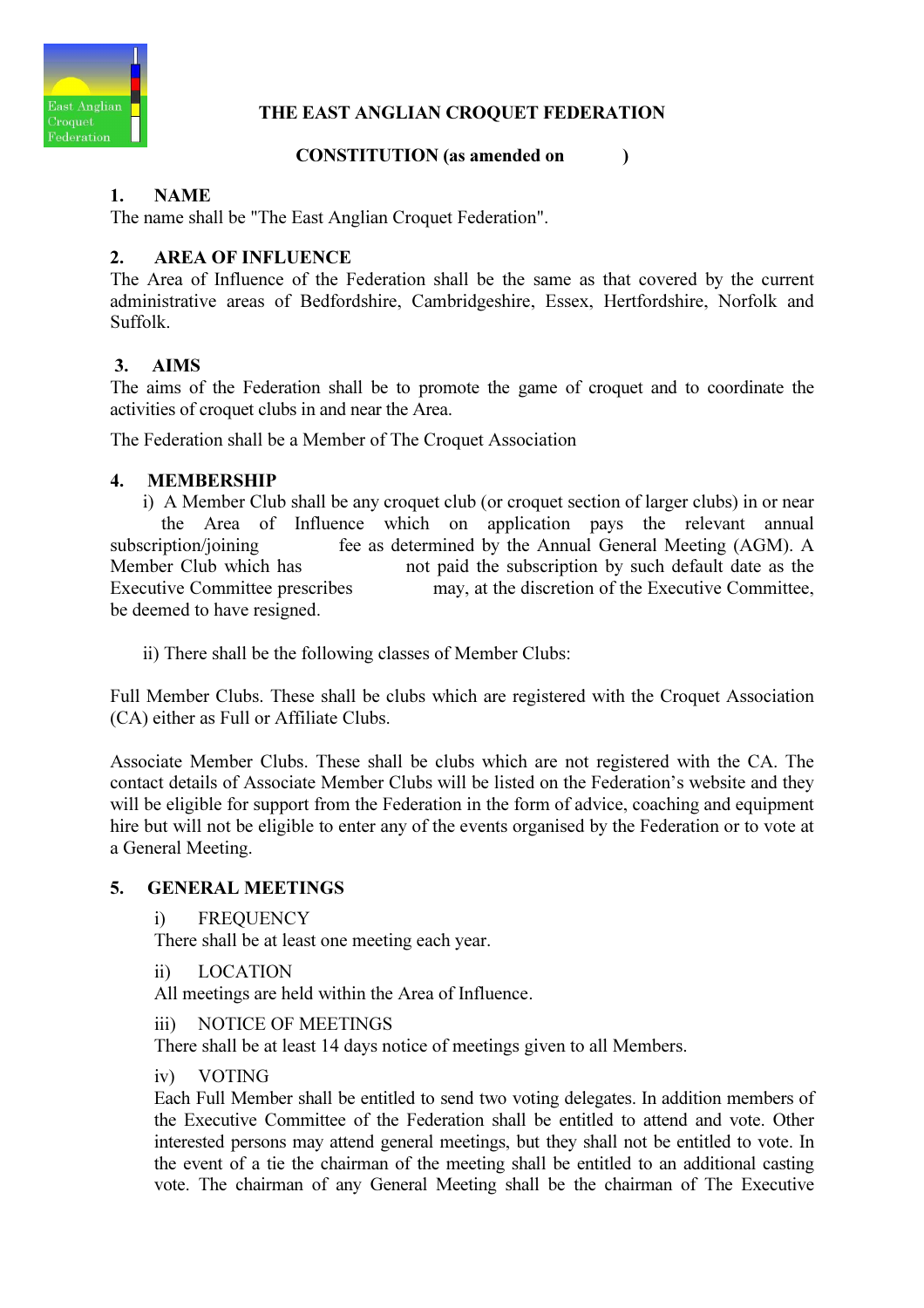Committee or in his absence any member of the Executive Committee elected as chairman by a simple majority of votes of those present and entitled to vote.

#### v) MOTIONS

 Motions, except for amendments to the Constitution or for the dissolution of the Federation, shall be carried by a simple majority of votes cast from those present and entitled to vote.

vi) QUORUM

A quorum shall consist of six persons present and entitled to vote.

vii) ANNUAL GENERAL MEETINGS

 The Annual General Meeting will be held, in or about March each year, to elect the Executive Committee, approve the Accounts, appoint an Examiner, and transact general business.

viii) EXTRAORDINARY GENERAL MEETINGS

 An Extraordinary General Meeting may be called at the discretion of the Executive Committee, or at the written request of at least three Full Member Clubs. On receipt of such a request, the Executive Committee must arrange the meeting within two months of the date of receipt. The business to be considered at the meeting shall be specified in the notice of the meeting.

### 6. EXECUTIVE COMMITTEE

i) The Committee shall consist of a Chairman, Secretary, Treasurer, The Federation's Representative on the CA Council and at least one other person, all of whom shall be elected at the Annual General Meeting but no-one shall be eligible for election as Chairman if they have held that Office for the previous five years. The Federation's Representative on the CA Council shall be elected for a three year term and all other Committee members shall be elected for a one year term. All Committee members who wish to continue at the end of their term shall offer themselves for re-election at the AGM.

ii) Decisions made by the Committee shall be on the basis of a simple majority of votes.

 In the event of a tie the chairman of the meeting shall be entitled to an additional casting vote.

iii) A vacancy on (or in addition to) the Committee may be filled by co-option. Such coopted members will hold office until the next Annual General Meeting.

iv) The Committee shall meet at least twice a year, the time and place to be fixed by themselves. Three members will form a quorum.

v) Nomination of candidates for election as Executive Committee members shall be made in writing to the Secretary at least 7 days before the AGM. Nominations can only be made by an officer of a Full Member Club. In the absence of nominations prior to the meeting nominations may be taken from the floor. All nominations shall have the consent of the nominee.

### 7. FINANCE

The Treasurer shall transact the financial business of the Federation, and shall present the examined Accounts made up to the 31st December of the previous year at the Annual General Meeting.

Bank accounts shall be in the name of the Federation. Drawing on these accounts shall be